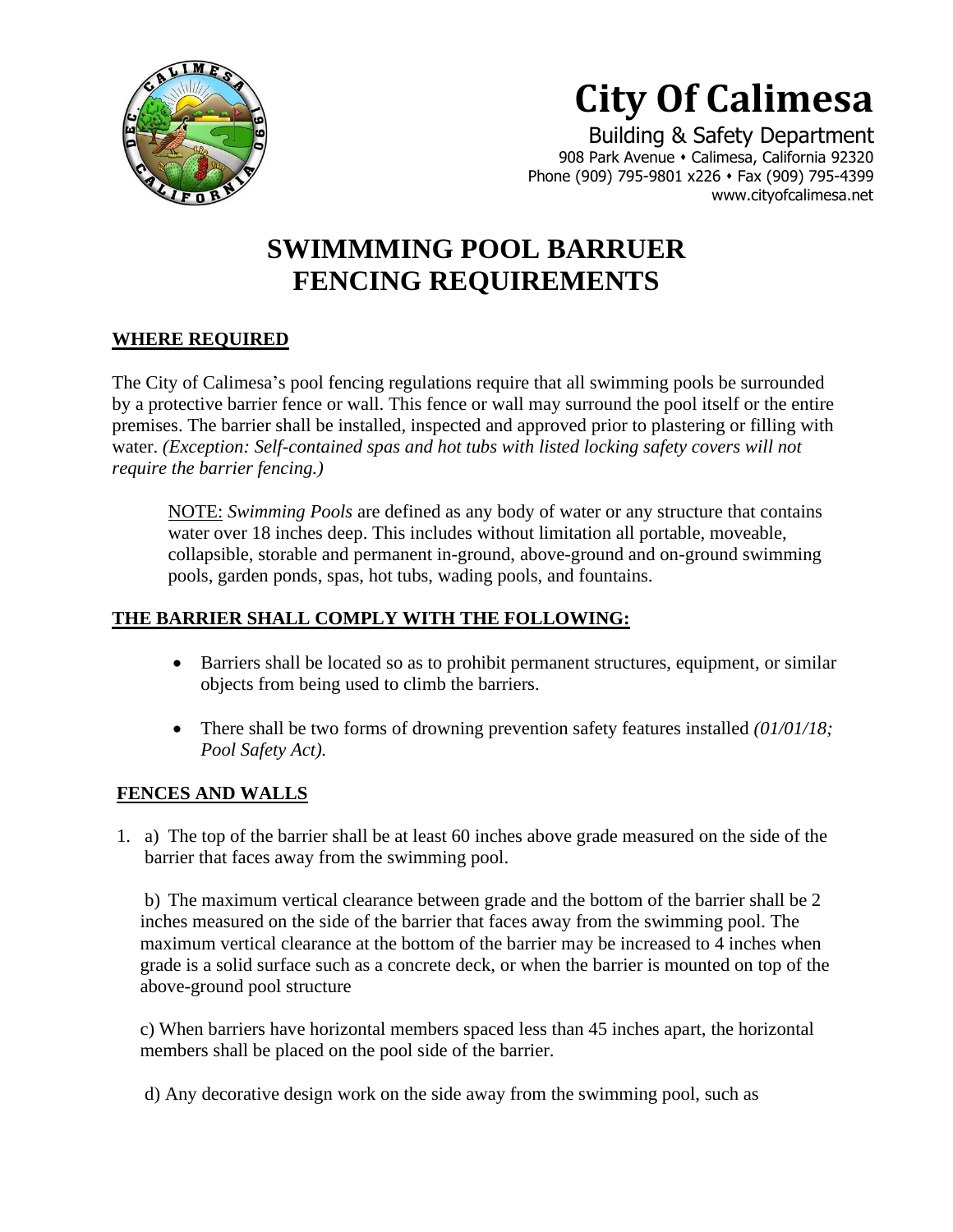protrusions, indentations or cutouts, which render the barrier easily climbable, is prohibited.

3. Openings in the barrier must not allow the passage of a 1¾-inch-diameter sphere.

#### **Exceptions:**

- A) When vertical spacing between such openings is 45 inches or more, the opening size may be increased such that the passage of a 4-inch-diameter sphere is not allowed.
- B) For fencing composed of vertical members attached to horizontal supports, such as wrought iron fencing, the spacing between vertical members may be increased up to 4 inches when the distance between the tops of the horizontal members is 45 inches or more.

#### **CHAIN LINK FENCES**

4. Chain link fences used as the barrier shall have a maximum mesh size of 2¼ inches square. (Exception: If the fence is provided with slats fastened at the top and/or bottom that reduce the openings to no more than 1¾ inches.)

### **GATES**

5. Access gates shall comply with the requirements of the aforementioned Items 1 through 3 and shall be equipped to accommodate a locking device. Pedestrian gates shall open outward away from the pool and shall be self-closing and have a self-latching device. Where the release mechanism of the self-latching device is located less than 54 inches from the bottom of the gate, the release mechanism shall be located on the pool side of the gate at least 3 inches below the top of the gate, and the gate and barrier shall have no opening greater than ½ inch within 18 inches of the release mechanism. Any gates other than pedestrian access gates shall be equipped with lockable hardware or padlocks and shall remain locked at all times when not in use.

# **DOORS FROM HOUSE OR GARAGE TO POOL AREA**

6. When a wall of a dwelling serves as part of the barrier, all doors within that wall having direct access to the swimming pool shall be equipped with either:

A) Self-closing and self-latching devices with the release mechanism located a minimum of 54 inches above the floor; or

C) An alarm that produces an audible warning when the door and/or its screen, if present, are opened. The alarm shall be listed in accordance with UL 2017, minimum 85 dBA. The audible alarm shall activate within 7 seconds and sound continuously for a minimum of 30 seconds after the door and/or its screen, if present, are opened, and be capable of being heard throughout the house during normal household activities. The alarm shall automatically reset under all conditions. The alarm shall be equipped with a manual means, such as a touchpad or switch, to temporarily deactivate the alarm for a single opening. Such deactivation shall last for not more than 15 seconds. The deactivation switch shall be located at least 54 inches above the threshold of the door.